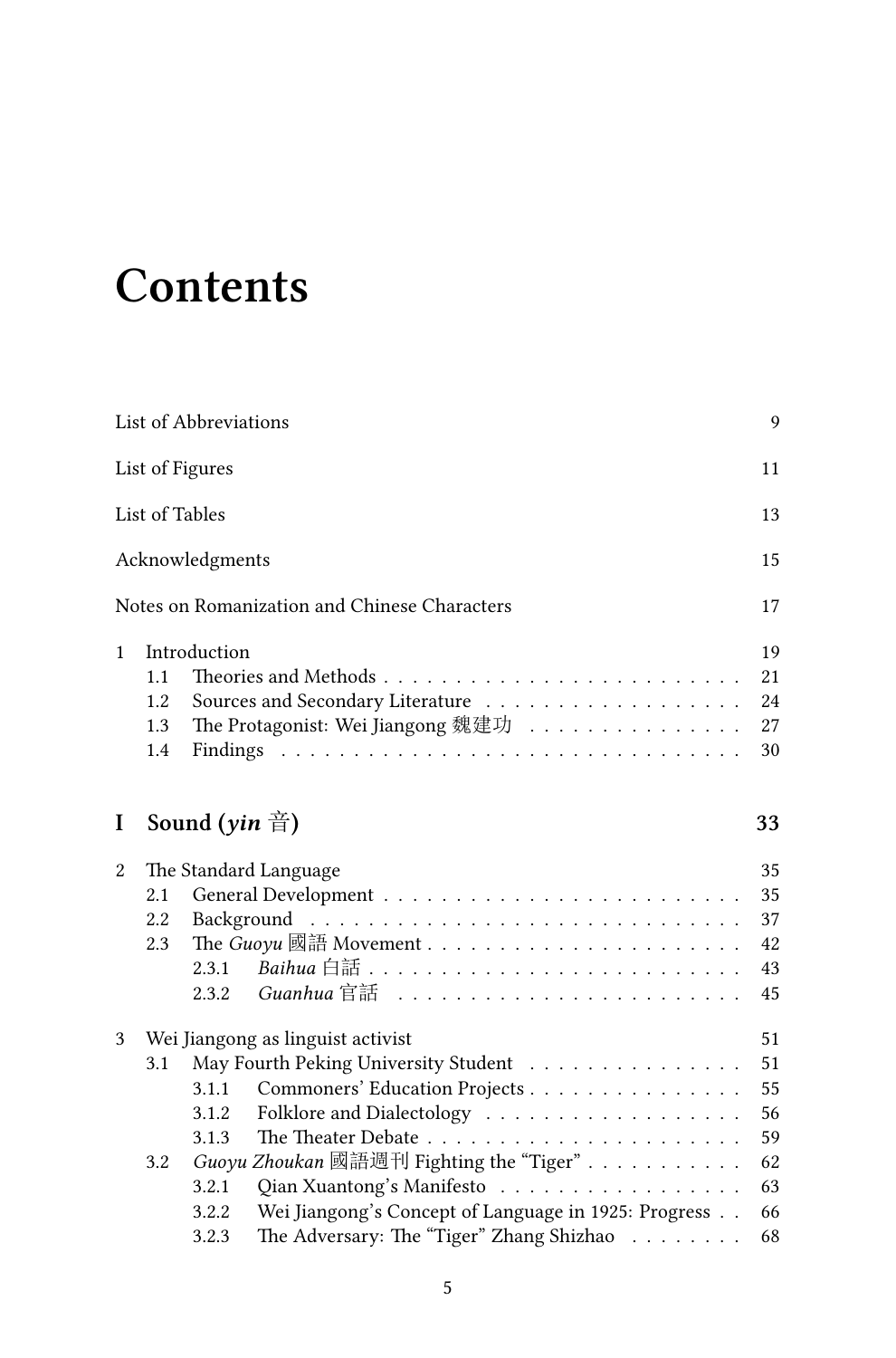|              |                                       | 3.2.4 | Wei Jiangong Defending <i>Guoyu</i> 國語                                         | 74  |  |
|--------------|---------------------------------------|-------|--------------------------------------------------------------------------------|-----|--|
|              |                                       | 3.2.5 | The "Tiger" at the Women's University                                          | 82  |  |
|              |                                       | 3.2.6 | Wei Jiangong as a Communist                                                    | 85  |  |
|              | 3.3                                   |       | On the First Language Mission: Teaching Chinese in Korea                       | 88  |  |
|              |                                       | 3.3.1 | The Choice of <i>Lao Can Youji </i> 老殘遊記 as Textbook                           | 89  |  |
|              |                                       | 3.3.2 | Collecting Ancient Books                                                       | 92  |  |
|              |                                       | 3.3.3 |                                                                                | 92  |  |
| 4            | The National Language on the Mainland |       |                                                                                |     |  |
|              | 4.1                                   |       | From "Old" to "New National Pronunciation"                                     | 97  |  |
|              |                                       | 4.1.1 | "Blue-Green" Mandarin as National Language                                     | 99  |  |
|              |                                       | 4.1.2 | Li Jinxi Against the Entering Tone in the Na-                                  | 103 |  |
|              |                                       | 4.1.3 | The New National Pronunciation                                                 | 106 |  |
|              |                                       | 4.1.4 | Wei Jiangong on the Yin $\mathbb{R}$ , Yang $\mathbb{F}$ and $Ru \wedge$ Tones | 107 |  |
|              |                                       | 4.1.5 | Bai Dizhou on the Evolution of the Entering                                    |     |  |
|              |                                       |       | Tone in Northern Pronunciation                                                 | 110 |  |
|              |                                       | 4.1.6 | The New National Pronunciation in Practice                                     | 116 |  |
|              | 4.2                                   |       | From Drama Rhymes to the "New Rhymes of China"                                 | 118 |  |
|              |                                       | 4.2.1 | Wei Jiangong on the Thirteen Rhymes of Drama 118                               |     |  |
|              |                                       | 4.2.2 | The "Forging" of the Beijing Dialect 126                                       |     |  |
|              |                                       | 4.2.3 | The "New Rhymes of China" Zhonghua Xinyun                                      |     |  |
|              |                                       |       | 中華新韻                                                                           |     |  |
|              | 4.3                                   |       | The National Language between Discourse and Reality 133                        |     |  |
| 5            |                                       |       | The National Language in Taiwan                                                | 137 |  |
|              | 5.1                                   |       |                                                                                | 137 |  |
|              | 5.2                                   |       | Wei Jiangong's Legitimization of Guoyu in Taiwan 140                           |     |  |
|              |                                       | 5.2.1 |                                                                                |     |  |
|              |                                       | 5.2.2 |                                                                                | 145 |  |
|              |                                       | 5.2.3 | Kinship of Guoyu and Taiyu 臺語 147                                              |     |  |
|              |                                       | 5.2.4 |                                                                                |     |  |
|              |                                       | 5.2.5 |                                                                                |     |  |
|              | 5.3                                   |       | Outlook: From Guoyu to Putonghua 普通話 152                                       |     |  |
| $\mathbf{I}$ |                                       |       |                                                                                | 155 |  |
|              |                                       |       | Meaning $(yi$ 義)                                                               |     |  |
| 6            |                                       |       | The "New China Dictionary" Xinhua Zidian 新華字典                                  | 157 |  |
|              | 6.1                                   |       | Wei Jiangong on the <i>Guoyu Cidian</i> 國語辭典                                   | 158 |  |
|              |                                       | 6.1.1 | Going beyond <i>Guoyin</i> 國音: The Sounds in the                               |     |  |
|              |                                       |       |                                                                                | 159 |  |
|              |                                       | 6.1.2 | Review of the Guoyu Cidian                                                     | 162 |  |
|              | 6.2                                   |       | Compilation Plan and Realization in the Xinhua Zidian                          | 178 |  |
|              |                                       | 6.2.1 | Compilation based on Linguistic Principles 181                                 |     |  |